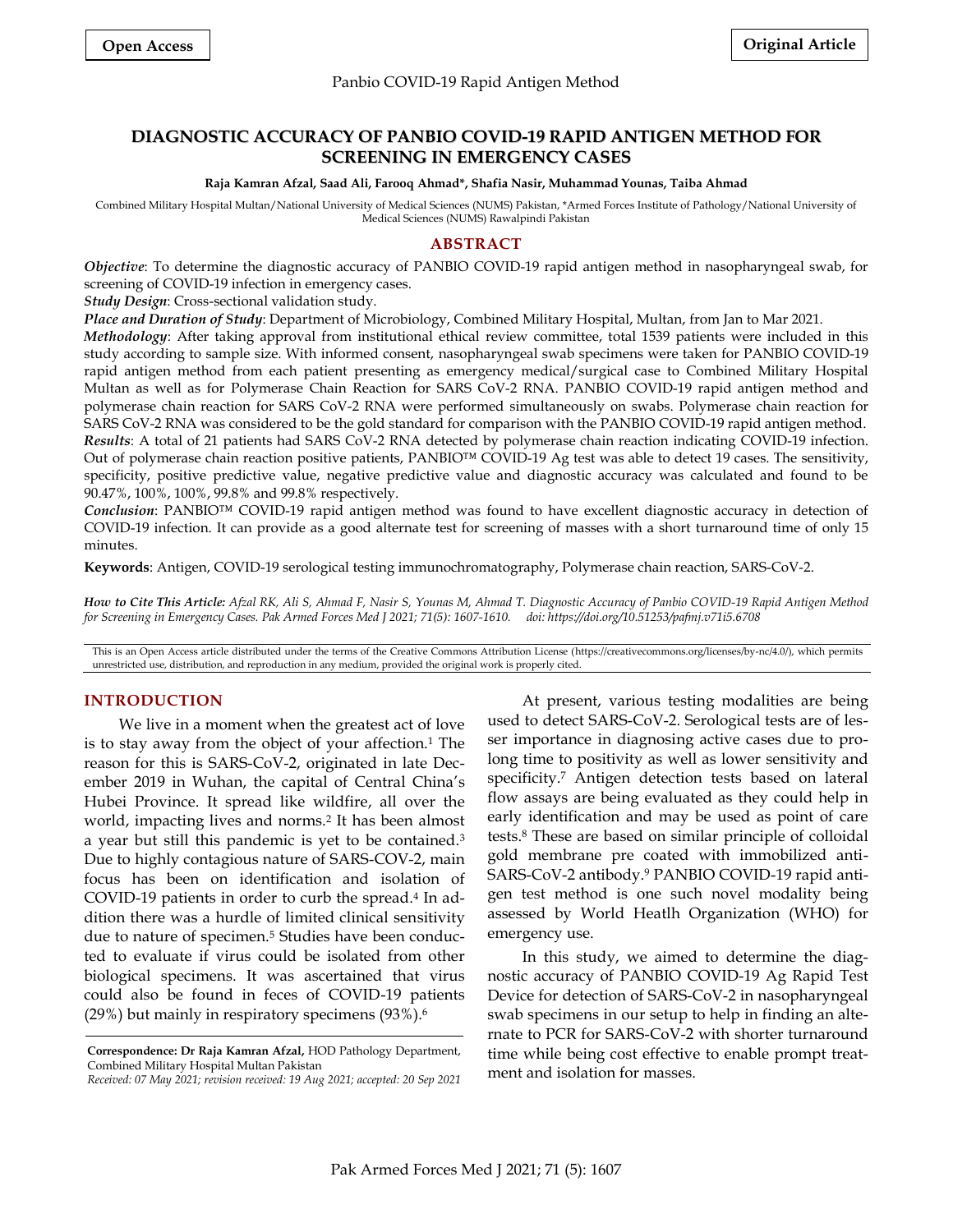# **METHODOLOGY**

This cross sectional validation study was carried out at Department of Microbiology, CMH Multan from January to March 2021. We calculated sample size by sensitivity-specificity calculator<sup>10</sup>, using PANBIO rapid antigen method sensitivity at 90% and 99% specificity 8, COVID-19 prevalence of 7.2%11, confidence level at 95% and margin of error at 5%. The estimated sample size was 481. However, in order to ascertain the performance of this method sample size was extended to 1539 patients. Non-probability, consecutive sampling was done.

**Incluison Criteria:** All those cases for emergency preoperative work-up and cases needing emergency medical intervention were included in this study.

**Exclusion Criteria:** Duplicate swabs of the same patient, to monitor disease progression and follow-up cases with confirmed PCR positive were excluded.

 Permission was obtained from Institutional Ethics Committee (IRB no. 179/trg) and informed consent was taken from all the patients. Demographic information like name, age, gender and address was obtained. The PANBIO COVID-19 rapid antigen test device is a gold colloidal membrane-based lateral flow Immunochromatography assay by Abbott, USA, which detects the SARS-CoV-2 in nasopharyngeal swab samples. Nasopharyngeal swabs were inserted in buffer containing tubes and mixed properly as per manufacturer's instruction. All samples were analyzed, in a biosafety cabinet level 2, immediately within an average time of 20-30 min. These samples were processed and stored at room temperature 15-30°C. Five drops of inoculated buffer were dispensed onto test cassette and results were recorded at 15 minute's time.

PCR for SARS CoV-2 was performed using two swabs; one nasopharyngeal and other oropharyngeal to increase the yield. The collected swabs were placed into 3ml Viral Transport Medium (VTM) and stored at 4 oC (±2) until further processing. Nucleic acid extraction was done on auto extractor (Genrui, China) followed by Reverse Transcription Polymerase Chain Reaction (RT-PCR). All results interpretation was done as per product manual (Sansure Biotech Inc., China), China. This method utilizes COVID-19 ORF 1ab and N (Nucleocapsid) gene as the target regions to achieve the detection through fluorescent signal changes. Nucleic acid amplification and detection was done on thermocycler (AMPLilab 96, Adaltis, Italy). The threshold Cycle (Ct) of 40 was taken as cutoff as per product's manual. A typical S shaped amplification curve at FAM and/or ROX channel and the curve at CY5 (internal control) with Ct<40 was taken as positive and vice versa.

The data obtained was entered Statistical package for social sciences (SPSS) version 25 for statistical data analysis. A 2x2 table was made to calculate sensitivity, specificity, Positive Predicted Value (PPV), Negative Predictive Value (NPV) and diagnostic accuracy of PANBIO COVID-19 rapid antigen test device against PCR for SARS CoV-2. Further descriptive statistics were used to ascertain the same by chi square test. Likelihood ratio and Receiver Operating Curve (ROC) curve were also measured. *p*-value was calculated by analysis in SPSS 25 by using covariation and Pearson equation for two-tailed study. The *p*-value of ≤0.05 was considered significant and results of PANBIO COVID-19 rapid antigen test device were validated against PCR for SARS CoV-2 as the reference method.

# **RESULTS**

A Total of 21 patients had SARS CoV-2 RNA detected by PCR indicating COVID-19 infection out of 1539 total cases. PANBIO COVID-19 rapid antigen test was able to detect 19 true positive cases and no false positive ones. Of the remaining 1520 cases, 1518 were true negative while 2 were false negative. The two false negatives had Ct values of 28 and 30 respectively. Data analysis yielded *p*-value of <0.01 with AUC on ROC at 0.952. Comparison of PANBIO COVID-19 rapid antigen test with reference method PCR for SARS CoV-2 is given in Table-I.

The sensitivity, specificity, positive predictive value, negative predictive value and diagnostic accuracy was calculated and given in Table-II.

|               |          | <b>PCR for SARS CoV-2</b> |                 |  |  |
|---------------|----------|---------------------------|-----------------|--|--|
|               |          | Positive                  | <b>Negative</b> |  |  |
| PANBIO COVID- | Positive | 10                        | -               |  |  |

| Table-I: Comparison of PCR for SARS CoV-2 & PANBIO |  |  |
|----------------------------------------------------|--|--|
| COVID-19 Ag rapid test.                            |  |  |

|                     | Table-II: Diagnostic variables of PANBIO COVID-19 |  |  |
|---------------------|---------------------------------------------------|--|--|
| antigen rapid test. |                                                   |  |  |

Negative 2 1518

| <b>Diagnostic Parameters</b>                      | <b>Values</b> |
|---------------------------------------------------|---------------|
| Sensitivity= $19/(19+2) \times 100$               | 90.47%        |
| Specificity= 1518/(1518+0) x 100                  | 100%          |
| Positive predictive value= $19/(19+0) \times 100$ | 100%          |
| Negative predictive value= 1518/(1518+2) x 100    | 99.8%         |
| Diagnostic accuracy=(19+1518)/1539 x 100          | 99.8%         |

#### **DISCUSSION**

19 rapid antigen

It has been over a year and 3rd wave of COVID-19 virus is wreaking havoc all over the world.<sup>12</sup> The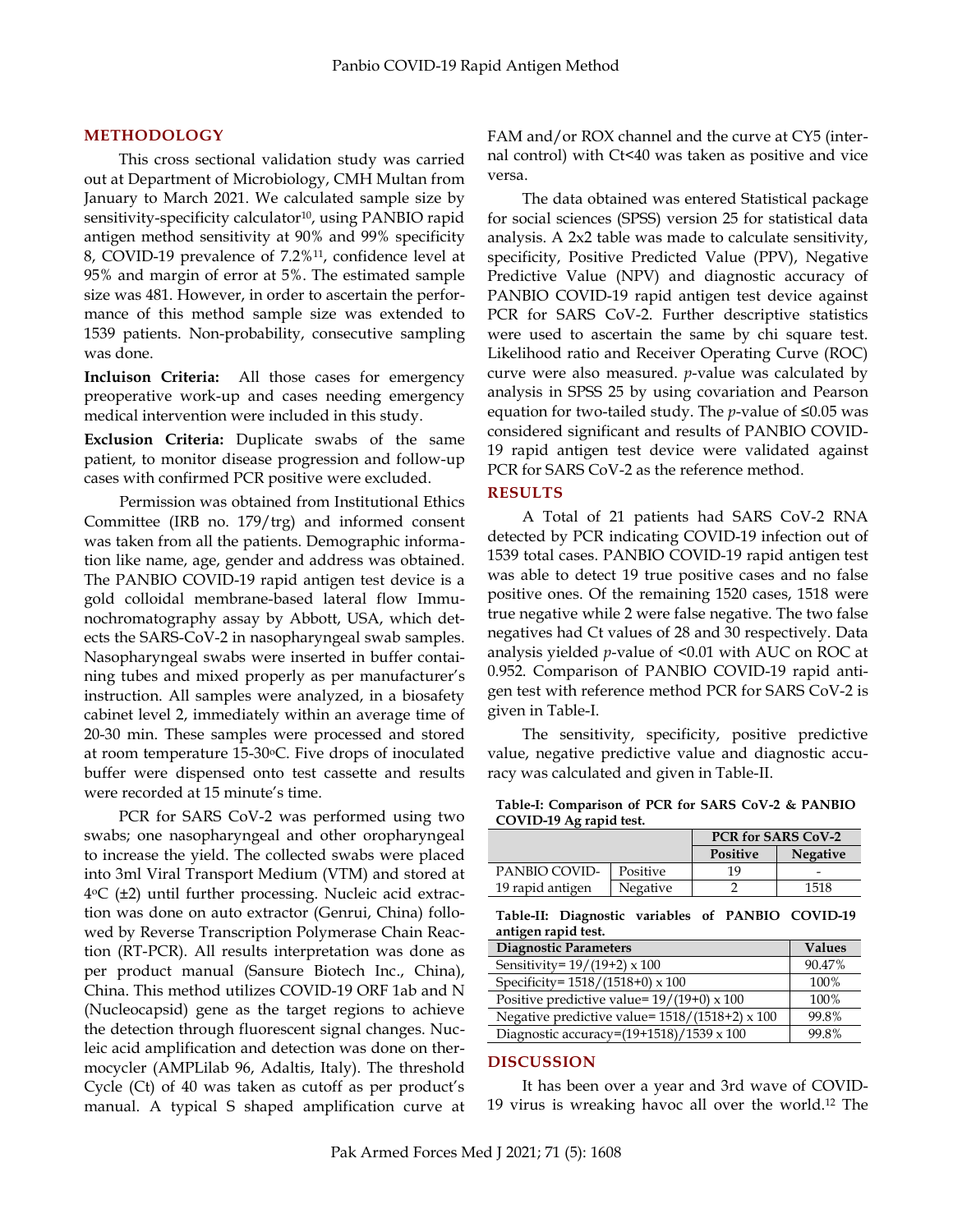silver lining appears to be in the two tiered approach of testing and isolating positive cases stopping spread while vaccinating masses with an aim to achieve herd immunity. 13,14 Vaccines are being administered but facing many hurdles like supply shortage and side effects.<sup>15</sup>

PANBIO COVID-19 rapid antigen method with short turnaround time while costing almost half as much as compared to PCR test has the potential to be a good alternate to nucleic acid testing. Being lateral flow assay its ease of use is also a salient point because PCR requires special expertise.

Sampling for SARS-CoV-2 is different in a way that swabs are taken from upper respiratory tract instead of blood samples. Hence, proper technique is essential for correct result that is quite lacking in even the developed countries. This was evident in study conducted by Mark *et al*, which studied the effect of simulation education on HCWs and revealed that post education sampling yield increased significantly. 16

In a study conducted by Gremmels *et al*, l for real life validation of PANBIO COVID-19 rapid antigen test in symptomatic cases, the sensitivity and specificity of PANBIO™ COVID-19 Ag test was found to be >95% and 100% respectively while using Ct values <32 cycles as cut-off for PCR positivity.<sup>17</sup> Specificity is concordant with our study however sensitivity in our study is lower which could be due to our screening of selected population of asymptomatic cases having lower viral load or decreased prevalence.

Fluorescence Immunochromatography assay antigen detection test kit is another method by Shenzhen Bioeasy Biotechnology Co Ltd, China. It was evaluated by Porte, *et al,* for diagnosis of SARS CoV-2 in respiratory samples and it yielded sensitivity of 93.9% while specificity of 100%.<sup>18</sup> It is comparable to our antigen detection method, however, it requires fluorescence immunoassay analyzer rendering it difficult and equipment based to interpret the results.

Right test at right time is the key for expeditious diagnosis and same is true for COVID-19 infection. For the first week both serological tests and molecular tests are not as beneficial due to low viral load during incubation period. <sup>19</sup> However, PANBIO COVID-19 rapid antigen detection method has shown to have 100% sensitivity, in COVID-19 patients, 0-3 days after exposure. So this method can prove to be handy and reliable in contact tracing and diagnosis of patients during incubation period.

# **RECOMMENDATION**

PANBIO COVID-19 rapid antigen detection method may be used for screening of masses for both suspected and non-suspected cases with proper sampling technique. This could be done at a centralized reference lab setup or peripheral satellite points without even the requirement of biosafety cabinet when the local risk assessment so dictates and proper precautions are in place.

## **CONCLUSION**

PANBIO COVID-19 rapid antigen detection method was found to have excellent diagnostic accuracy. It can provide prompt diagnosis and effective isolation of positive cases with markedly shorter turnaround time. Lower cost means testing three cases in the cost of one RT-PCR enabling effective mass screening.

#### **Conflict of Interest:** None.

# **Authors' Contribution**

RKA: Data analysis, results, and discussion of literature, SA: Data collection, analysis, interpretation, discussion of literature and review, FA: Discussion review and correction, SN: Data analysis and results, MY: Review of article and correction, TA: Discussion and literature review.

### **REFERENCES**

- 1. Zizek S. Pandemic. COVID-19 Shakes the World. Cambridge: Polity. 2020, [Internet] Available from: https://www.wiley.com/ en-us/Pandemic%21%3A+COVID+19+Shakes+the+World-p-9781509546107
- 2. Tang X, Wu C, Li X, Song Y, Yao X, Wu X, et al. On the origin and continuing evolution of SARS-CoV-2. Natl Sci Rev 2020; 7(6): 1012-1023.
- 3. Di Gennaro F, Pizzol D, Marotta C, Antunes M, Racalbuto V, Veronese N, et al. Coronavirus diseases (COVID-19) current status and future perspectives: a narrative review. Int J Environ Res Public Health 2020; 17(8): 2690-2696.
- 4. Weissleder R, Lee H, Ko J, Pittet MJ. COVID-19 diagnostics in context. Sci Transl Med 2020; 12(546): eabc1931.
- 5. Pettengill MA, McAdam AJ. Can we test our way out of the COVID-19 pandemic. J Clin Microbiol 2020; 58(11): e02225 e02230.
- 6. Wang W, Xu Y, Gao R, Lu R, Han K, Wu G, et al. Detection of SARS-CoV-2 in different types of clinical specimens. JAMA 2020; 323(18): 1843-1844.
- 7. Beeching N, Fletcher T, Beadsworth M. Covid-19: testing times. Br Med J 2020; 369(2): m1403.
- 8. Winkel BM, Schram E, Gremmels H, Debast SB, Schuurman R, Wensing AM et al. Screening for SARS-CoV-2 infection in asymptomatic individuals using the Panbio COVID-19 Antigen Rapid Test (Abbott) compared to RT-qPCR. medRxiv. 2020, [Internat] Availabe from: [https://www.medrxiv.org/content/](https://www.medrxiv.org/content/10.1101/2020.12.03.20243311v1%20(Accessed) [10.1101/2020.12.03.20243311v1 \(Accessed](https://www.medrxiv.org/content/10.1101/2020.12.03.20243311v1%20(Accessed) on December 20,2020)
- 9. Mina MJ, Parker R, Larremore DB. Rethinking COVID-19 test sensitivity-A strategy for containment. N Engl J Med 2020; 383(22): e120-e126.
- 10. Buderer NM. Statistical methodology: I. Incorporating the prevalence of disease into the sample size calculation for sensitivity and specificity. Acad Emerg Med 1996; 3(9): 895-900.
- 11. United Nations International Children's Emergency Fund (UNICEF). Pakistan COVID-19 Situation Report, December 2020.